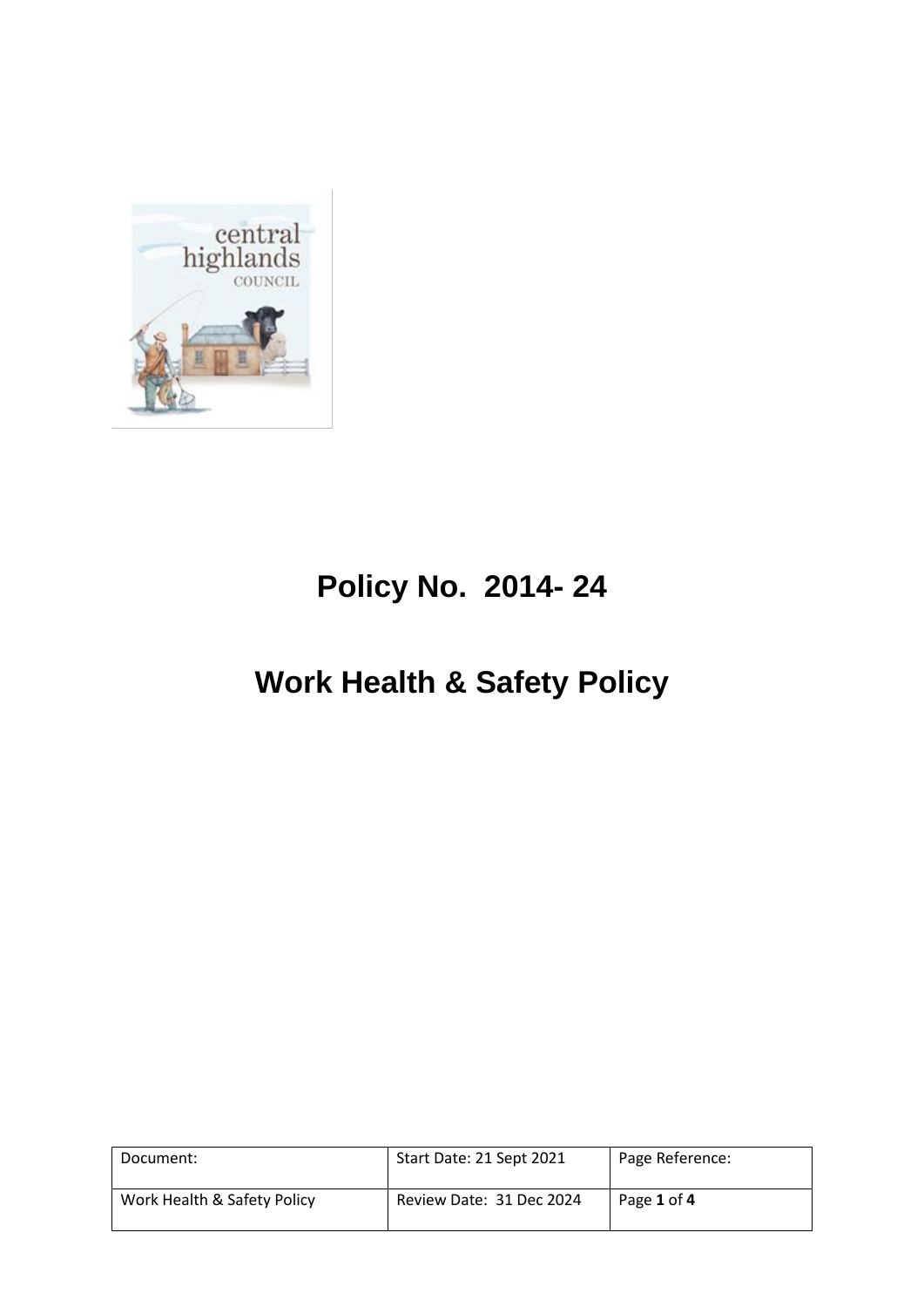#### **1. OBJECTIVE OF POLICY**

Central Highlands Council is committed to ensuring a safe, healthy work environment and work activities in accordance with the Work Health and Safety Act 2012 (the Act), its amendments, regulations, related Codes of Practices and Australian Standards. It is designed primarily to ensure that all parties understand their responsibilities and duties under the Act.

## **2. SCOPE**

This Policy applies to all paid workers, volunteers, councillors, contractors and visitors while visiting or conducting business or any other activities that are under the management, control, influence of, or in participation with Council.

#### **3. POLICY STATEMENT**

Workers will be consulted and encouraged to assist in the provision of a safe and healthy work environment and to comply with the Work Health and Safety Act 2012. Council aims to develop and maintain a culture that supports the highest standard of health and safety within all Council work areas and activities.

Bullying, Harassment and Discrimination are contained in a separate policy.

## **4. RESPONSIBILITIES**

In accordance with the Work Health and Safety Act 2012, s19, s28, and s29 the duties are outlined as follows:

## **4.1 DUTIES OF COUNCIL**

Council must ensure so far as is reasonably practicable, the health and safety of workers engaged, or caused to be engaged by Council and workers whose activities in carrying out work are influenced by Council while the workers are at work.

| Document:                   | Start Date: 21 Sept 2021 | Page Reference: |
|-----------------------------|--------------------------|-----------------|
| Work Health & Safety Policy | Review Date: 31 Dec 2024 | Page 2 of 4     |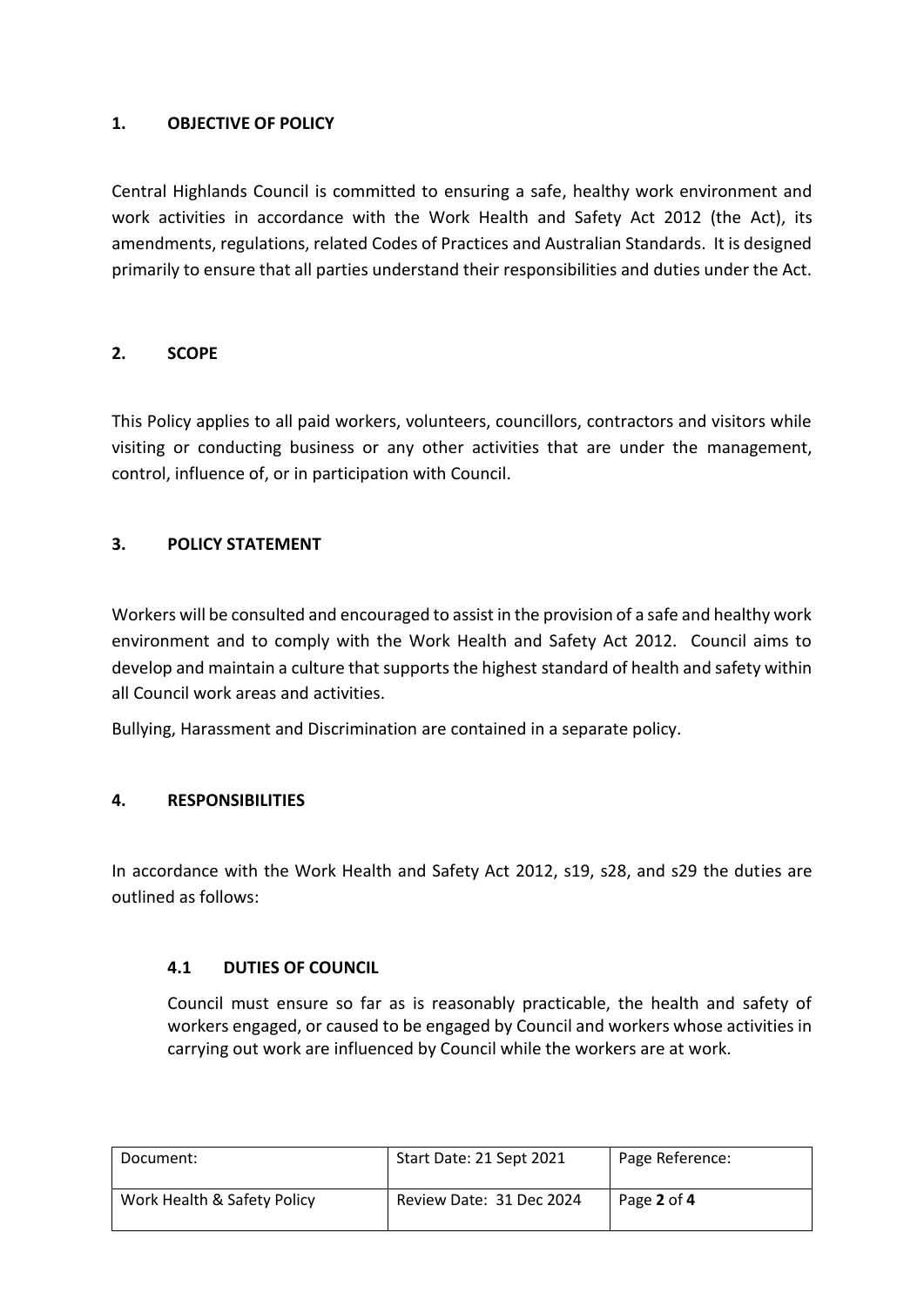Council must ensure, so far as is reasonably practicable, that the health and safety of other persons is not put at risk from work carried out as part of the conduct of the business.

Furthermore, Council must as far as is reasonably practicable:

- provide and maintain a work environment without risks to health and safety;
- provide and maintain safe plant and structures;
- provide and maintain safe systems of work;
- the safe use, handling and storage of plant, structures and substances;
- the provision of adequate facilities for the welfare at work of workers in carrying out work for the business, including ensuring access to those facilities;
- the provision of any information, training, instruction or supervision that is necessary to protect all person from risks to their health and safety arising from work carried out as part of the conduct of the Council; and
- that the health of workers and the conditions of the workplace are monitored for the purpose of preventing illness or injury of workers arising from the conduct of the business.

#### **4.2. DUTIES OF WORKERS**

While at work, a worker must:

- take reasonable care for his or her own health and safety;
- take reasonable care that his or her acts or omissions do not adversely affect the health and safety of other persons;
- comply, so far as the worker is reasonably able, with any reasonable instruction that is given by Council to allow the person to comply with the Work Health and Safety Act 2012;
- cooperate with any reasonable policy or procedure of Council relating to health and safety at the workplace that has been notified to workers;
- wear personal protective equipment and clothing where necessary;
- report all accidents and incidents on the job immediately, no matter how trivial; and
- report all known or observed hazards to their supervisor or manager.

| Document:                   | Start Date: 21 Sept 2021 | Page Reference: |
|-----------------------------|--------------------------|-----------------|
| Work Health & Safety Policy | Review Date: 31 Dec 2024 | Page 3 of 4     |

#### **4.3. DUTIES OF OTHER PERSONS AT THE WORKPLACE**